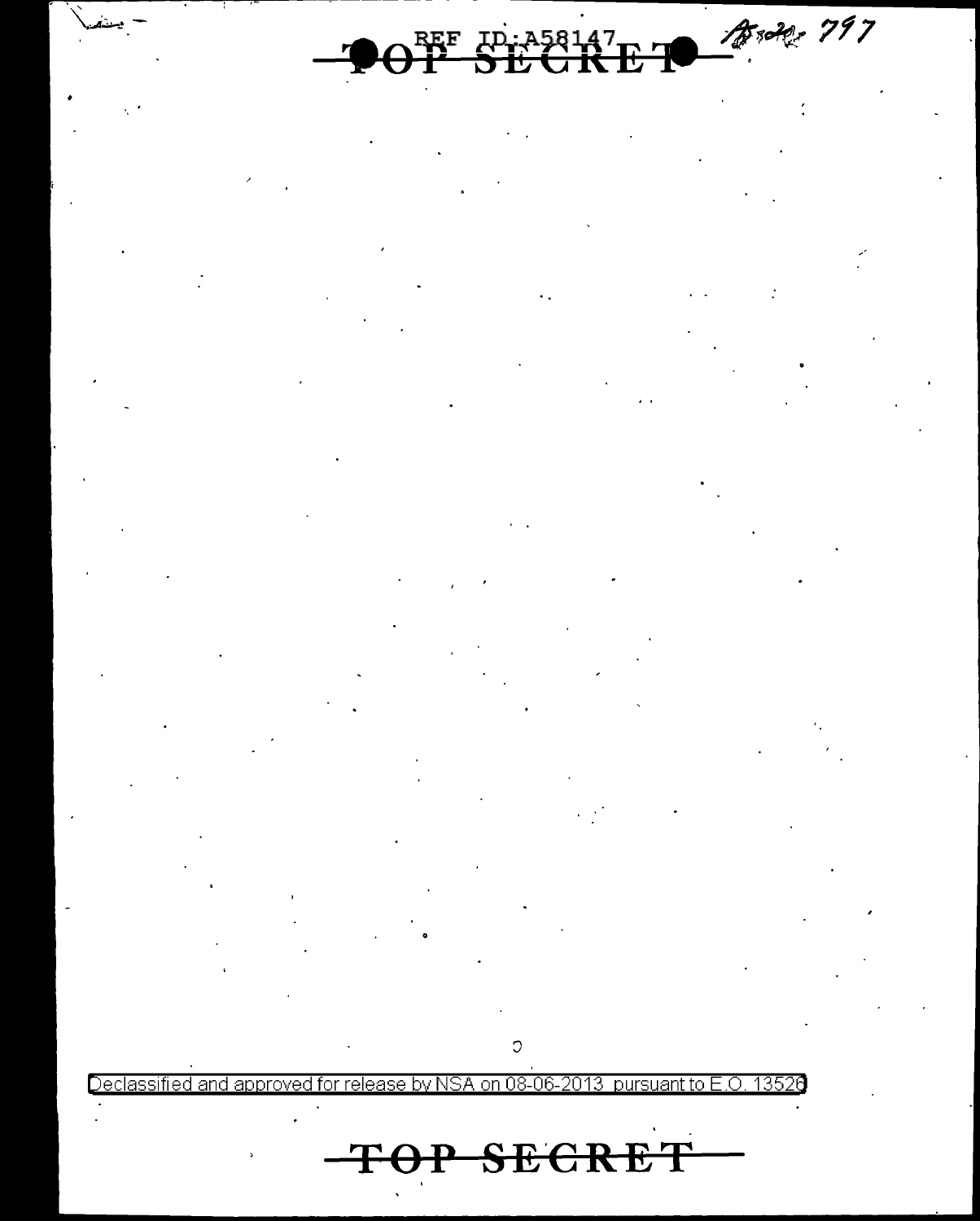

DEPARTMENT OF THE ARMY HEADQUARTERS ARMY SECURITY AGENCY WASHINGTON 25, D. C.

## 30 September 1949

**SUBJECT:** Notification Of and Agenda for Army Security Agency Technical Committee Meeting #7L

TO<sub>s</sub> Chief, AS-90

1. There will be a meeting of the Army Security Agency Technical Committee at 1015 hours, 14 October 1949, Room 117, Headquarters Building. Arlington Hall Station.

2. The following items will be presented for consideration by the Committee:

| Pages   | Item | Subject                                     | <b>Agencles</b><br>Concerned | TO BE<br>Presented By                   |
|---------|------|---------------------------------------------|------------------------------|-----------------------------------------|
| $1 - 3$ | 41   | Review of Intercept & $D/F$<br>R&D Projects | ASA<br>Navy<br><b>USAF</b>   | $Kr = R - G_0$ Hix<br>Code. 147 Ext 427 |
| 4 - 6   | 42   | Review of R&D Projects                      | ASA<br>Navy<br><b>USAF</b>   | Mr. Leo Rosen<br>Code 147 Ext 284       |

3. In the event that additional information with reference to the above noted items is desired prior to presentation, it is requested that the individuals indicated above be contacted immediately so that questions may be clarified prior to presentation.

4. In the event that your office is interested in the items mentioned and a representative of your office will not be present, it is requested that the Secretary, Lt. Mac C. Eversole, Code 147 Ext 216 or 489, be advised prior to the date of the meeting of your concurrence in such action as the Committee may take on these items.

Lt. Colonel, Signal Corps Chairman, ASATC

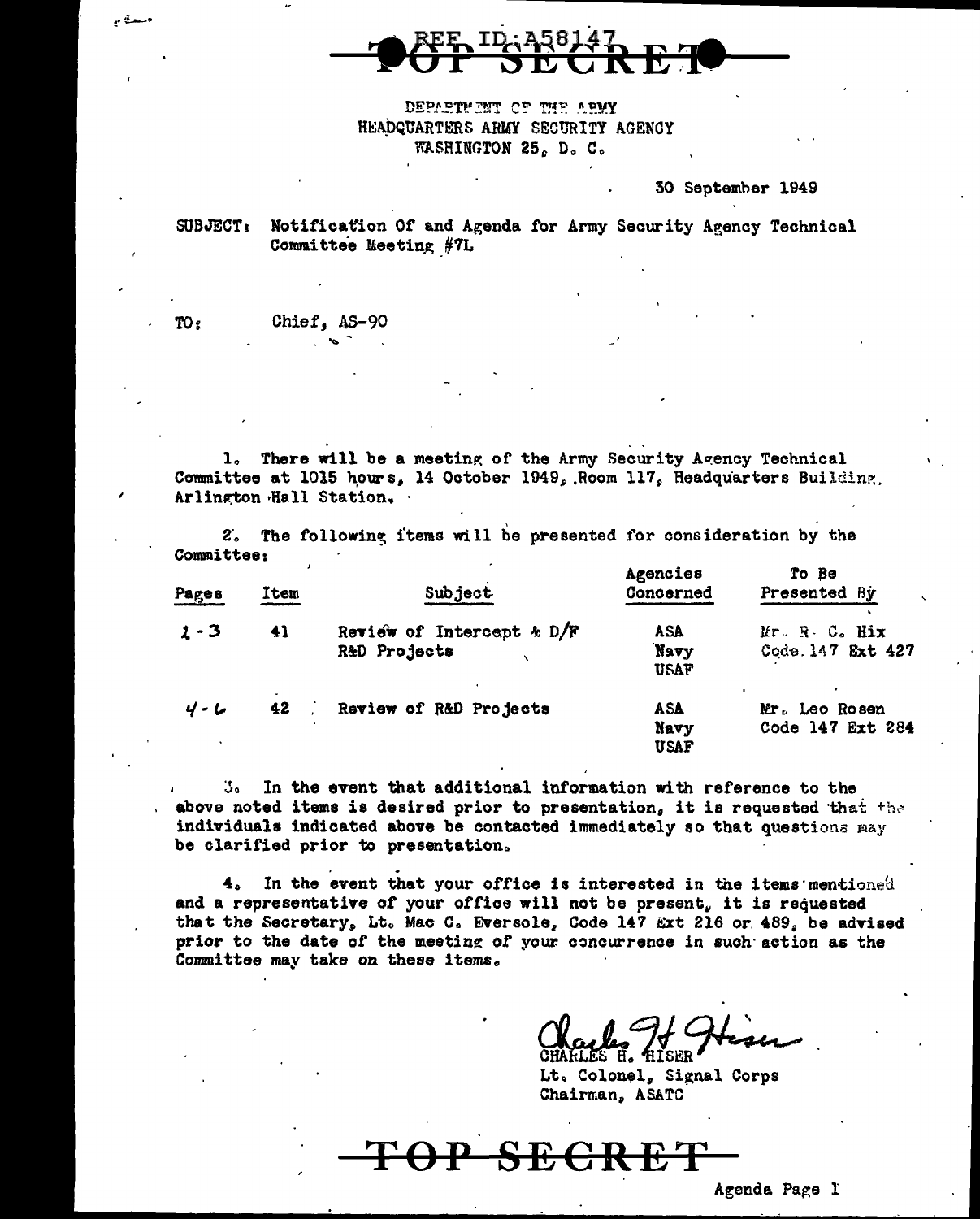

DEPARTMENT OF THE ARMY HEADQUARTERS ARMY SECURITY AGENCY WASHINGTON 25 D. C.

D.

 $\mathbf{R}$ 

T

 $ITSE # 41$ 

SUBCOMMITTEE REPORT FOR THE ARMY SECURITY AGENCY TECHNICAL COMMITTEE

SUBJECT: Review of Intercept and D/F Research and Development Projects

1. REPERENCES:

a. IRS, dated 15 August 1949, from Secretary, Army Security Agency Technical Committee to Chairman, Intercept and Direction Finding Subcommittee, subject, "Review of Research and Development Projects."

b. Special Regulation 705-5-1, Paragraph 12.

- 2. DISCUSSION:
	- a. Agencies Concerned

 $\sim$ 

- (1) Directing Agency: Army Security Agency
- (2) Other Interested Agencies: Navy, USAF
- b. Purpose

To insure conformity with the Department of the Army Research and Development Program, to eliminate duplicating and unproductive activities, to insure records on all projects are kept current, and to insure prompt action on all completed projects.

3. RECOMMENDATIONS:

The Subcommittee recommends that:

<del>S R</del>

The following projects be continued and the assigned priorities **8.** remain the same as indicated:

<del>CX K K T</del>

| DA Project No.      | Title                                           | Priority |  |
|---------------------|-------------------------------------------------|----------|--|
| $1 - 29 - 50 - 001$ | General Research Intercept Equipment            | 1-6      |  |
| $1 - 29 - 32 - 008$ | Double Current Cable Code Equipment             | $2 - B$  |  |
| $1 - 29 - 52 - 009$ | Three Channel Printer Equipment, ASAN 8         | ใ⊷¢      |  |
| $1 - 29 - 52 - 013$ | Two Channel Electronic Demultiplexer,<br>ASAN 6 | 1-B      |  |
| $1 - 29 - 52 - 014$ | ASAN 5, Golfball Terminal Squipment             | 1-B      |  |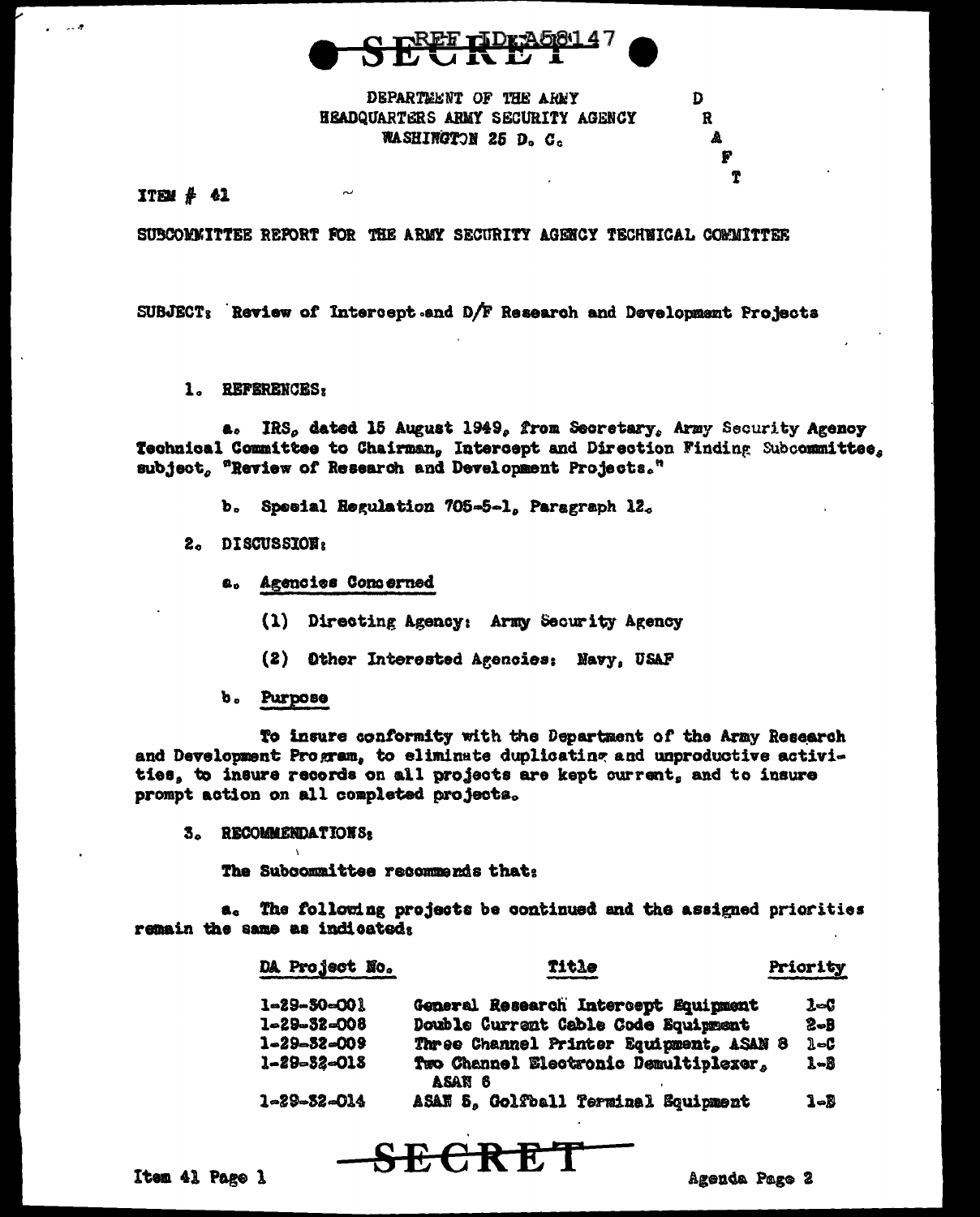

b. The following projects be continued and the assigned priorities changed as indicated:

|    | DA Project No. |               | <b>Title</b>                                       | Priority |         |
|----|----------------|---------------|----------------------------------------------------|----------|---------|
|    |                |               |                                                    | From     | Τo      |
|    |                | 1-29-32-002   | Electromechanical Demultiplexer,<br>ASAN 13        | 2-A      | $1 - C$ |
|    | $c_{\bullet}$  |               | The following projects be terminated as completed: |          |         |
| ٠  |                | None.         |                                                    |          |         |
|    | d.             |               | The following projects be cancelled:               |          |         |
|    |                | None.         |                                                    |          |         |
| 4. |                | EXHIBITS:     |                                                    |          |         |
|    |                |               | There are no exhibits to this report.              |          |         |
| 5. |                | COORDINATION: |                                                    |          |         |

Coordination was accomplished with the following agencies:

None.

 $\frac{1}{2}$  is  $\frac{1}{2}$ 

R. C. HIX Chairman, Intercept + D/F Subcommittee, ASATC

 $\ddot{\phantom{a}}$ 

Item 41 Page 2

**EGRET**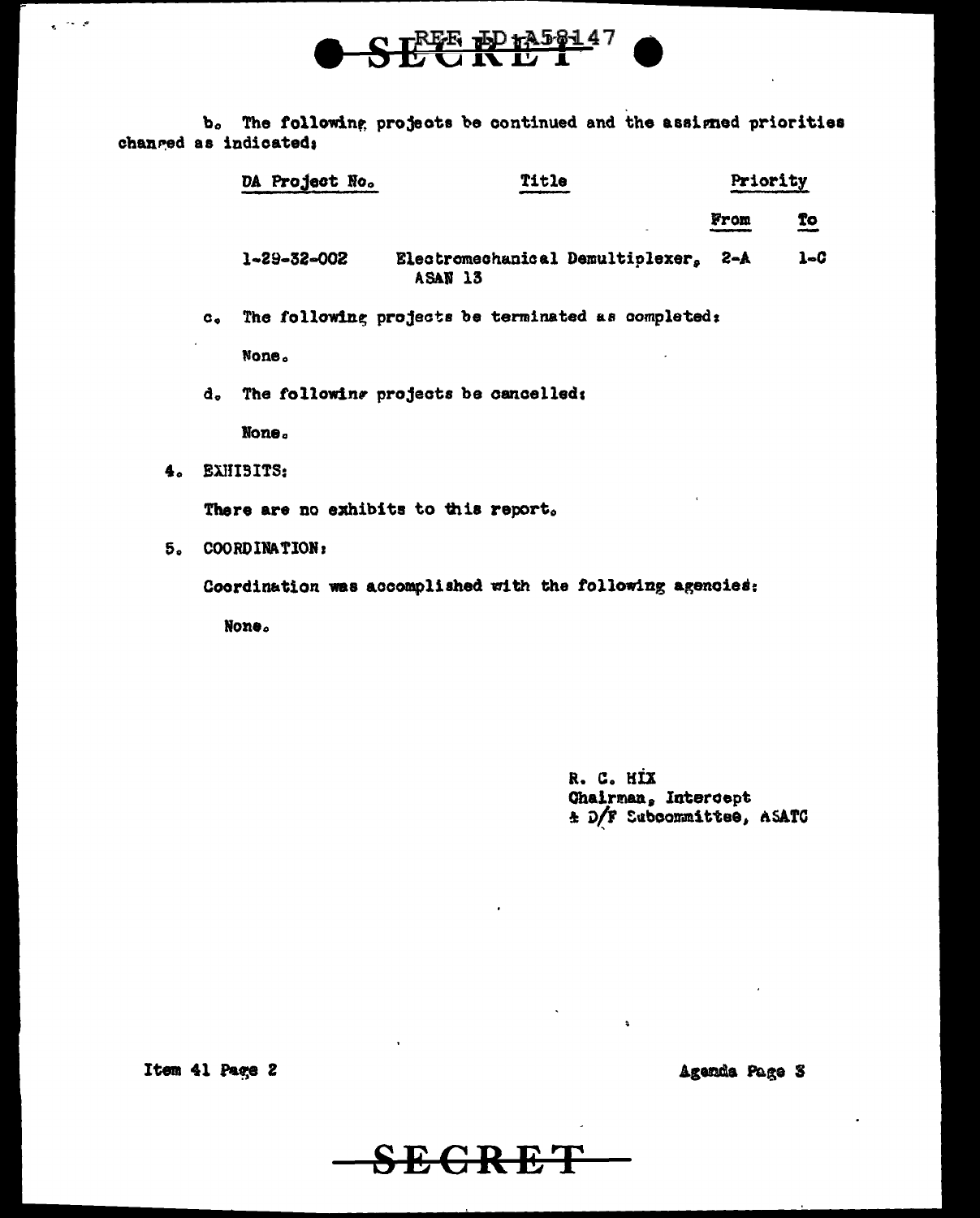DEPARTMENT OF THE ARMY HEADQUARTERS ARMY SECURITY AGENCY WASHINGTON 25 D. C.

## ITEM  $#$  42

## SUBCOMMITTEE REPORT FOR THE ARMY SECURITY AGENCY TECHNICAL COMMITTEE

SUBJECT: Review of Research and Development Projects

1. REFERENCES:

IRS, dated 12 August 1949, from Secretary, Army Security Agency а. Technical Committee to Chairman, Cryptologic Subcommittee, subject, "Review of Research and Development Projects."

b. Special Regulations  $\frac{3}{4}705-5-1$ , dated 17 March 1949, Section II, Paragraph 5b.

c. Special Regulations #705-20-1, dated 17 March 1949, Paragraph  $2d<sub>o</sub>$ 

2. DISCUSSION:

Agencies Concerned ž.

(1) Directing Agency: Army Security Agency

(2) Other Interested Agencies; Navy, USAF

b. Purpose

To insure conformity with the Department of the Army Research and Development Program, to eliminate duplicating and unproductive activities, to insure records on all projects are kept current, and to insure prompt action on all completed projects.

RECOMMENDATIONS. 3.

The Subcommittee recommends that:

a. The following projects be continued, the assigned priorities remain the same as indicated, and project titles be changed as indicated:

<del>UК</del>

Item 42 Page 1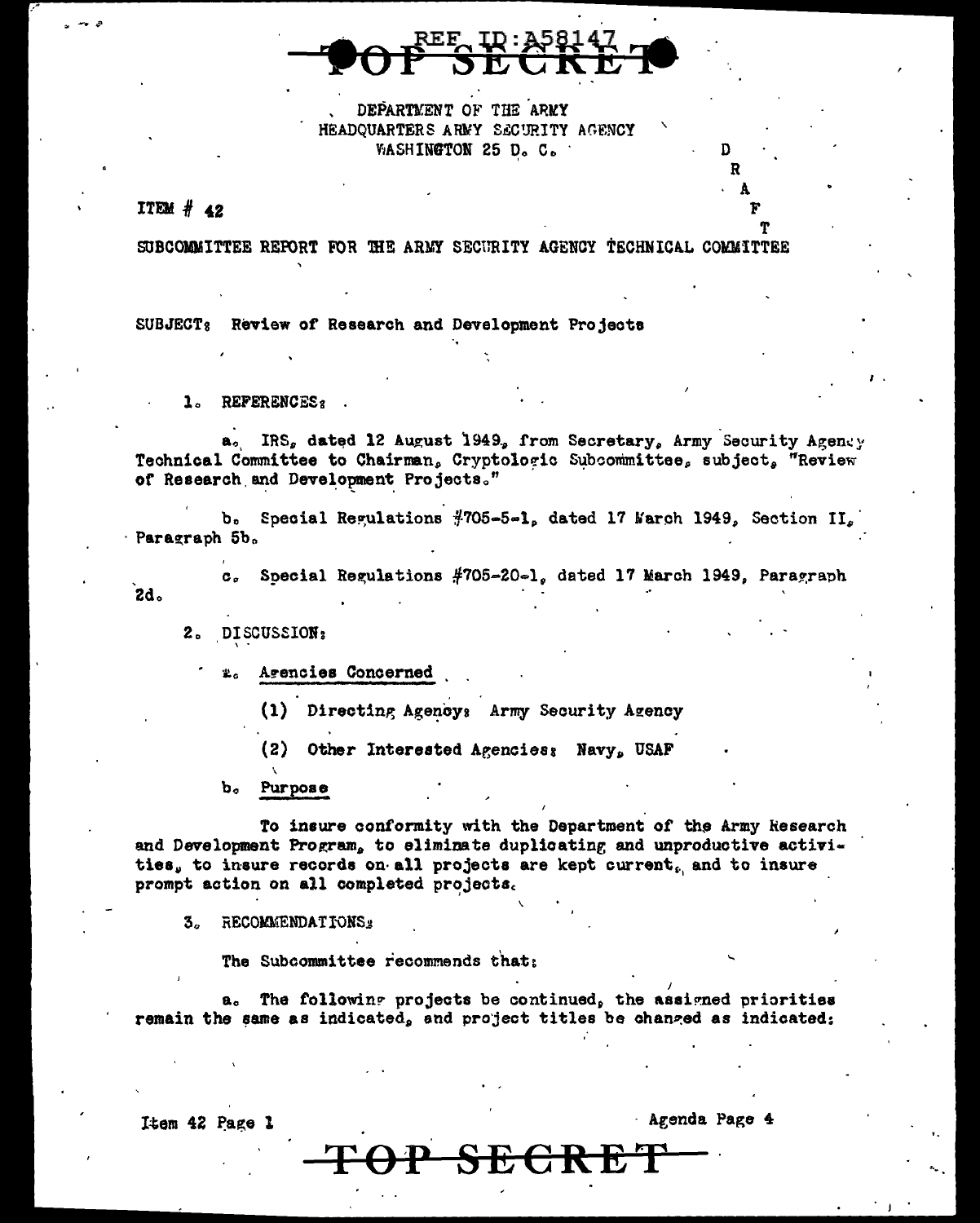| DA Project No.        | Title                                                                                      | Priority    |  |
|-----------------------|--------------------------------------------------------------------------------------------|-------------|--|
| $1 - 29 - 01 - 001$   | Cryptologic Methods Research                                                               | $1 - B$     |  |
| 1-29-01-002           | Cryptologic Engineering Research                                                           |             |  |
| 1-29-48-008           | Relay Aids and Analogues                                                                   | $1 - C$     |  |
| $1 - 29 - 60 - 001$   | General Cryptologic Research                                                               | $1 - B$     |  |
| 1-29-66-001           | Machinery Exploitation                                                                     | $1 - C$     |  |
| 1-29-66-004           | Adaptation of ASAF 14 for Multinotch<br>Rotor Machines                                     | $3-A$       |  |
| $1 - 29 - 66 - 008$   | ASAF 43                                                                                    | $1 - C$     |  |
| 1-29-66-009           | Diagonal Board Connector for ASAF 14                                                       | $1 - C$     |  |
| 1-29-66-010           | Investigation of Recorders for RAM                                                         | $1 - C$     |  |
| 1-29-66-011           | 70mm Film Camera and Storage Unit<br>(Change project title to "ASAF 26")                   | $1-3$       |  |
| 1-29-66-013           | Electronic Tape Translator<br>(Change Project title to "ASAF25")                           | 1-C         |  |
| 1-29-66-015           | <b>Expanded Comparator</b><br>(Change project title to "ASAF 27")                          | 1-0         |  |
| $1 - 29 - 66 - 017$   | SIGMAGE Control<br>(Change project title to "ASAF 2b")                                     | 1-C         |  |
| $-1 - 29 - 66 - 018$  | SLED Development.<br>(Change project title to "ASAF 29")                                   | $1 - B$     |  |
| 1-29-66-022           | ASAF 40 and ASAF 41.                                                                       | 1-C         |  |
| 1-29-66-030           | NC-4, MARK II and Alphabetic<br>Substitution Device<br>(Change project title to "ASAF 42") | $1 - C$     |  |
| $1 - 29 - 70 - 001$ . | Apolication of Electronics to<br>Cryptology.                                               | $1 - \beta$ |  |
| $1 - 29 - 70 - 002$   | <b>Varant</b>                                                                              | $1 - B$     |  |
| $1 - 29 - 70 - 003$   | ASAF 12 and ASAF 13                                                                        | $1 - C$     |  |
| 1-29-70-004           | ASAF <sub>1</sub>                                                                          | $1 - C$     |  |
| $1 - 29 - 70 - 005$   | <b>Electronic FREAK</b><br>(Change project title to "ASAF 31")                             | $1 - C$     |  |
| 1-29-70-006           | ASAF 32                                                                                    | 1-3         |  |
| $1 - 29 - 70 - 007$   | ASAF 33                                                                                    | $1 - B$     |  |

b. The following projects be continued and the assigned priorities changed as indicated:

Mone.

o. The following projects be terminated as completed:

| DA Project No.       | Title                                              |
|----------------------|----------------------------------------------------|
| $1 - 29 - 48 - 001$  | Electronic Plugboard and Reversing Wheel<br>Solver |
| *1-29-48-007         | ASAF 36                                            |
| $,1 - 29 - 66 - 005$ | RAM Development and Modification Contract          |

Item 42 Page 2

 $\mathbf T$ 拉 ₩